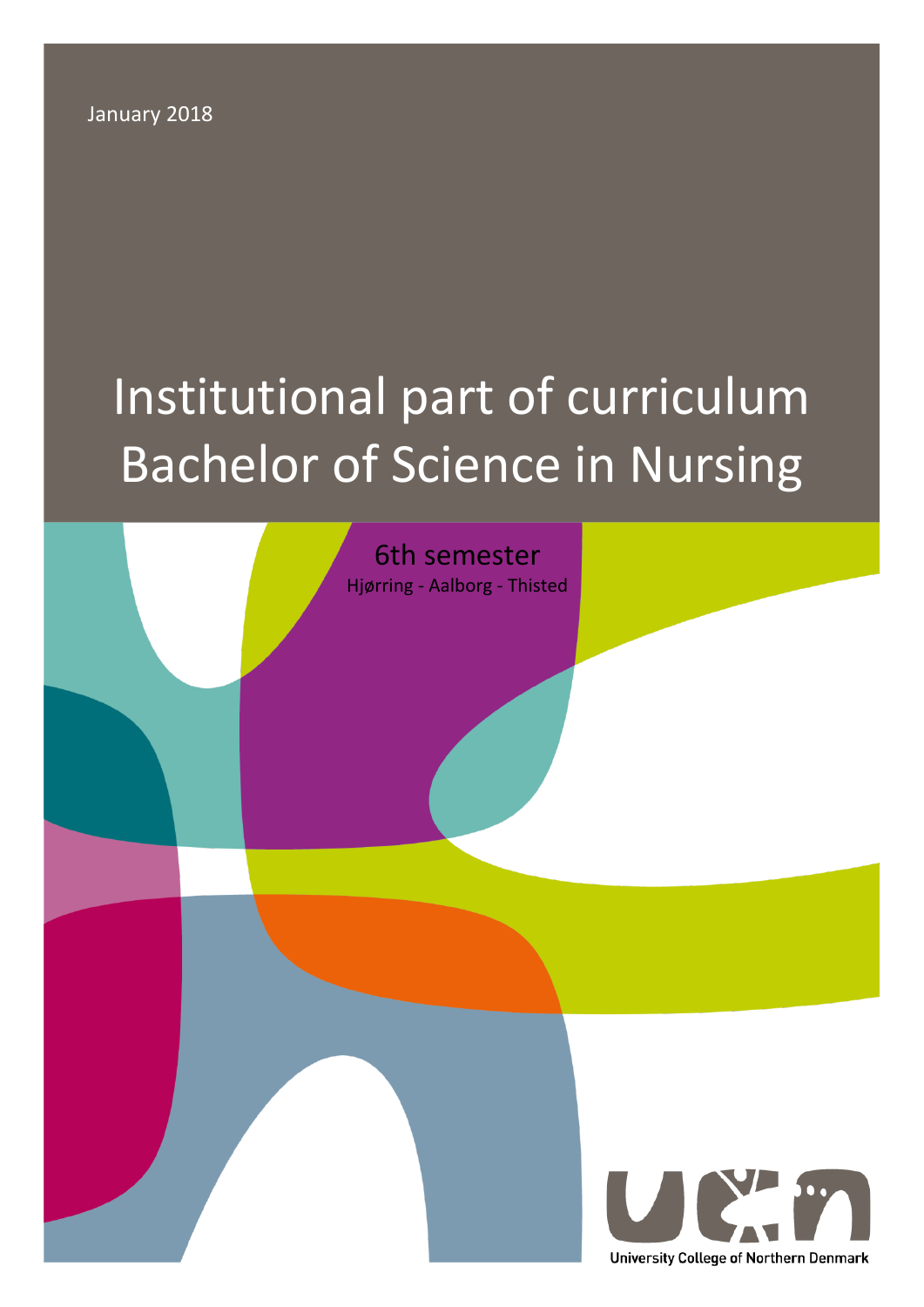# **Content 6th semester**

| 1.1        |                                                                                         |                                                                             |  |
|------------|-----------------------------------------------------------------------------------------|-----------------------------------------------------------------------------|--|
| 1.2        |                                                                                         |                                                                             |  |
|            | 1.2.1                                                                                   |                                                                             |  |
|            | 1.2.2                                                                                   |                                                                             |  |
|            | 1.2.3                                                                                   |                                                                             |  |
|            | 1.2.4                                                                                   | Goals for learning outcome distributed according to interprofessional ECTS  |  |
| 1.3        | Prerequisites for participation in internal clinical and theoretical examination at 6th |                                                                             |  |
|            | 1.3.1                                                                                   |                                                                             |  |
|            | 1.3.2                                                                                   |                                                                             |  |
|            | 1.3.3                                                                                   | Approval of literature in the individual study plan from the work placement |  |
|            | 1.3.4                                                                                   |                                                                             |  |
| 1.4        |                                                                                         |                                                                             |  |
|            | 1.4.1                                                                                   |                                                                             |  |
| 1.5<br>1.6 | Registration for examination, re-examination, alternative examination etc8              |                                                                             |  |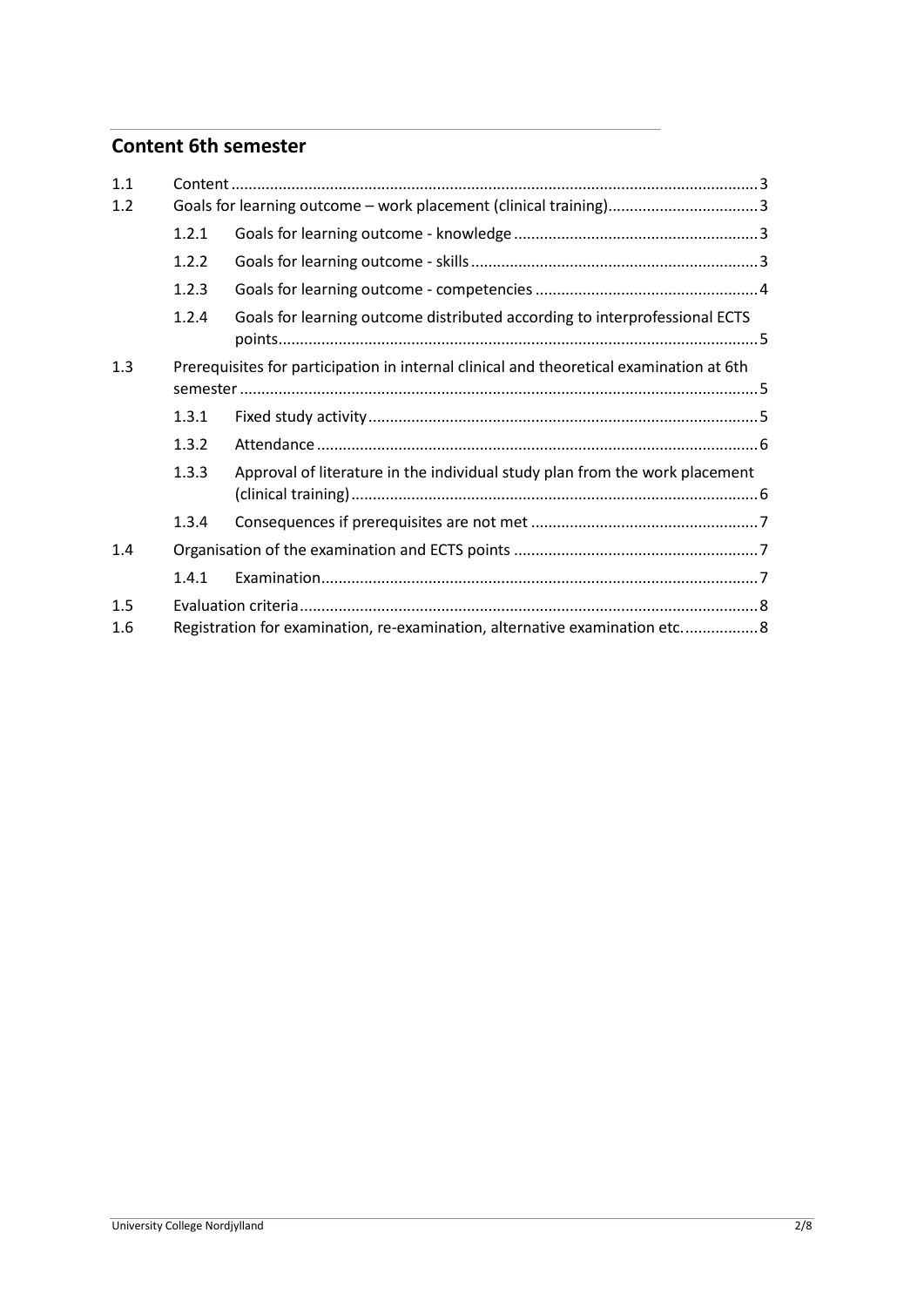# **6th semester**

#### <span id="page-2-0"></span>**1.1 Content**

#### **Theme 6: Nursing – independent practicing of the profession in complex clinical practice**

The theme is focused on independent practicing of the profession, supporting the patients' and citizens' perception of coherence in care and treatment pathways in the practice, communication, management and development of the profession.

Moreover, the theme is clinical leadership in interaction with patient, citizen, relatives and professionals in complex clinical practice within and across sectors, Focus is on obtaining skills and competencies in independent practicing of the profession, including clinical leadership ensuring and developing the quality of nursing through organization, prioritization, coordination and delegation in complex clinical practice.

#### <span id="page-2-1"></span>**1.2 Goals for learning outcome – work placement (clinical training)**

#### <span id="page-2-2"></span>**1.2.1 Goals for learning outcome - knowledge**

At the end of the semester, the student is able to:

- Reflect on clinical management and decision-making in complex clinical practice based on knowledge of practice, development and research in and across professions, sectors, institutions and the patient's/citizen's home
- Reflect on dilemmas and ethical issues in relation to complex clinical practice
- Reflect on methods and standards for quality assurance, patient safety and quality enhancement and is able to reflect on their use
- Reflect on own practicing of the profession as well as own professional duties and responsibilities in an organisational, administrative and social perspective and as a part of the wider health service
- Reflect on priorities of professional efforts in relation to complex clinical practice within the framework of the healthcare system
- Reflect on models for evaluation, quality assurance and quality enhancement and relate this knowledge to research and development work in relation to complex clinical practice.

#### <span id="page-2-3"></span>**1.2.2 Goals for learning outcome - skills**

At the end of the semester, the student is able to:

• Manage clinical decision-making based on various forms of knowledge in interaction with patients and citizens to systematically observe, diagnose, assess, prioritise, manage, coordinate, evaluate, document and adjust nursing care in complex clinical practice in interaction with patients and citizens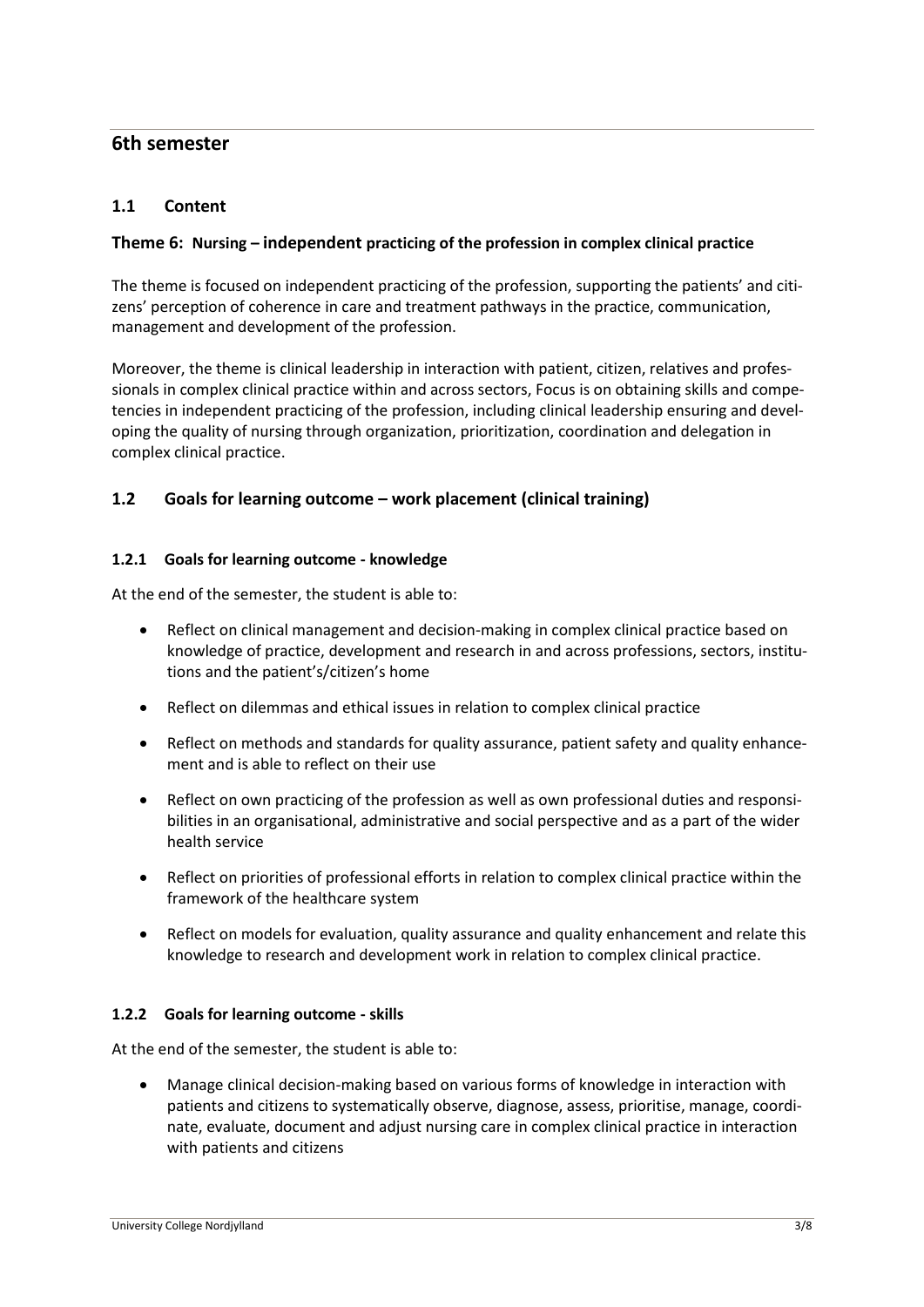- Manage nursing intervention in complex clinical practice as well as in prevention, rehabilitation and palliative care
- Manage administration of medicine with a framework for delegation
- Manage counselling and teaching of patients, citizens, relatives, colleagues and prospective students
- Manage cultural, international and ethical insight into care and treatment based on current codes of conduct
- Manage technologies in the provision and development of care and treatment
- Manage situation-specific communication, counselling and advice in interaction with patient, citizen and relatives in nursing and interprofessional practice
- Manage relevant study and working methods to search for, assess and interpret empirical evidence, theory and research methods and to initiate and participate in innovation and development work in relation to complex clinical practice.

#### <span id="page-3-0"></span>**1.2.3 Goals for learning outcome - competencies**

At the end of the semester, the student is able to:

• Independently manage the organisation, assessing, adjusting and documenting care and

treatment in collaboration with patient and citizen across professions, sectors and

institutions in the whole health service

- Independently assume responsibility for, work with clinical decision-making and, in a framework of delegation, prescribe medicine in stable, acute and complex care and treatment, as well as involve patients, relatives and other professionals
- Enter into empathic, ethical and reflective nursing situations and patient and citizen situations characterised by different cultural, professional, political, economic and social perspectives
- Independently intervene within the framework of the current codes of conduct and legislation nationally and internationally
- Independently manage and support patient, citizen and relatives in coping with the individual's life situation in care and treatment of health challenges and links between diseases of rehabilitative, palliative, health promotion and preventive character
- Independently manage clinical management and assure and develop the quality that supports the patient- and citizen-experienced context in the health service as a whole and in the patient and citizen's home
- Independently assume responsibility for and apply pedagocical interventions in supervision, teaching and the dissimination of knowledge to patients, citizens, relatives and professionals
- Independently enter into situation-specific communication in different contexts, including in equal, dialogue-based and value-generating relationships with citizens, patients and interprofessional partners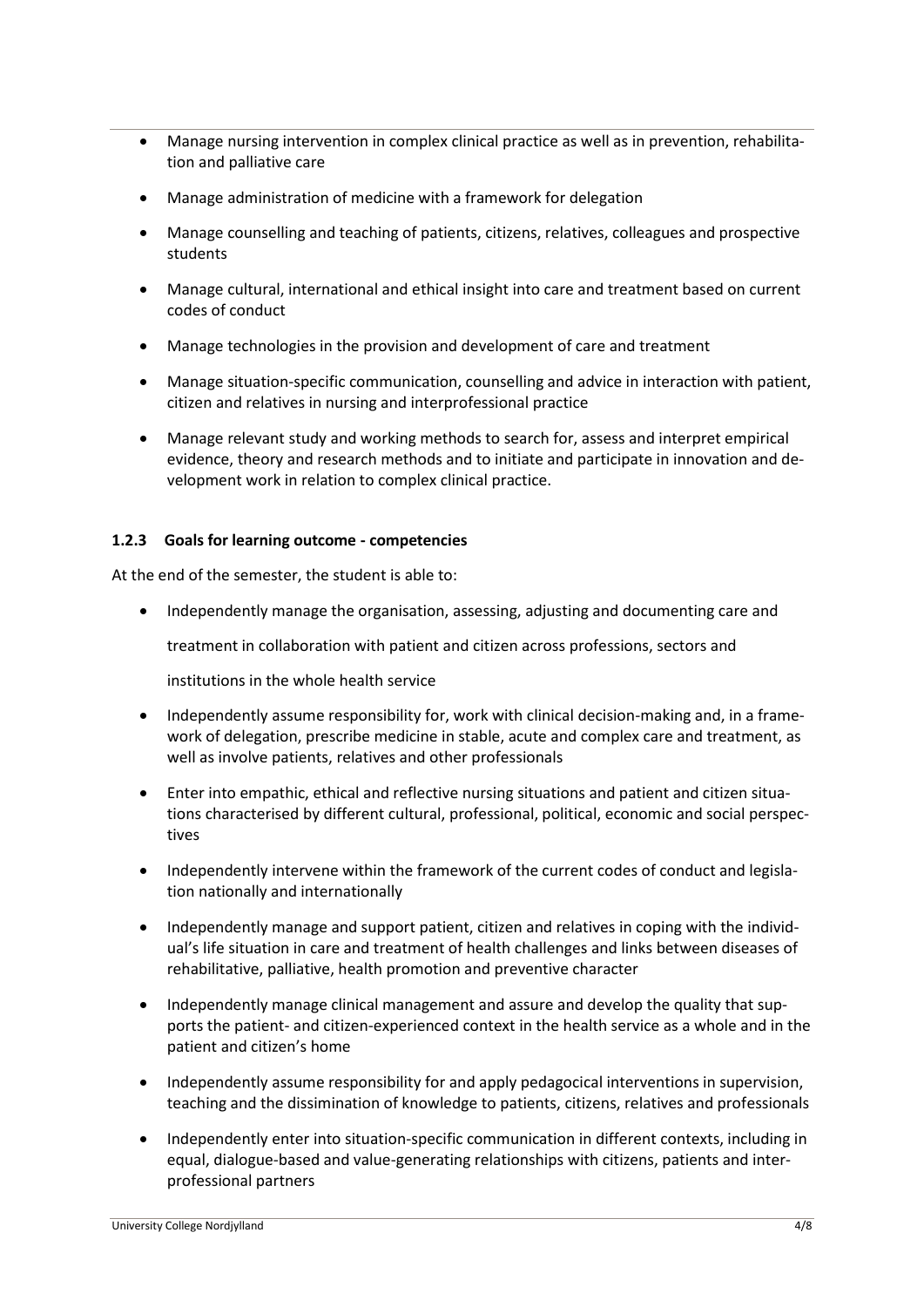- Independently manage interprofessional and cross-sector collaboration and on the basis of a holistic perspective, support patients and citizens as key, active stakeholders in the individual care pathways
- Independently manage and assume responsibility for technology relevant for the profession, including information and communication technology in the relevant context
- Manage and resume responsibility for quality assurance and enhancement.

#### <span id="page-4-0"></span>**1.2.4 Goals for learning outcome distributed according to interprofessional ECTS points**

At the end of the semester, the student is able to:

- Reflect on clinical management and decision-making in complex clinical practice based on knowledge of practice, development and research in and across professions, sectors, institutions and the patient's/citizen's home
- Reflect on own practicing of the profession as well as own professional duties and responsibilities in an organisational, administrative and social perspective and as a part of the wider health service
- Independently assume responsibility for, work with clinical decision-making and, in a framework of delegation, prescribe medicine in stable, acute and complex care and treatment, as well as involve patients, relatives and other professionals
- Independently enter into situation-specific communication in different contexts, including in equal, dialogue-based and value-generating relationships with citizens, patients and interprofessional partners
- Independently manage interprofessional and cross-sector collaboration and on the basis of a holistic perspective, support patients and citizens as key, active stakeholders in the individual care pathways.

## <span id="page-4-1"></span>**1.3 Prerequisites for participation in internal clinical and theoretical examination at 6th semester**

Below the prerequisites are stated for the final examination at the 6th semester:

#### <span id="page-4-2"></span>**1.3.1 Fixed study activity**

There is a fixed study activity during the work placement (clinical training), which is a prerequisite for participation in the examination at the 6th semester. See semester description for the 6th semester.

The fixed study activity is individual and a part of the student's clinical education at the 6th

semester. The activity takes place at the work placement site (clinical training site) in weeks 15-18 in the spring semester and in weeks 44-47 in the autumn semester. The activity can be held in groups of students from the same unit and/or collaborating units.

The purpose of the fixed study activity at the 6th semester is that the student explores, reflects on and justifies patient safety/quality development in clinical practice within selected learning outcomes for the 6th semester.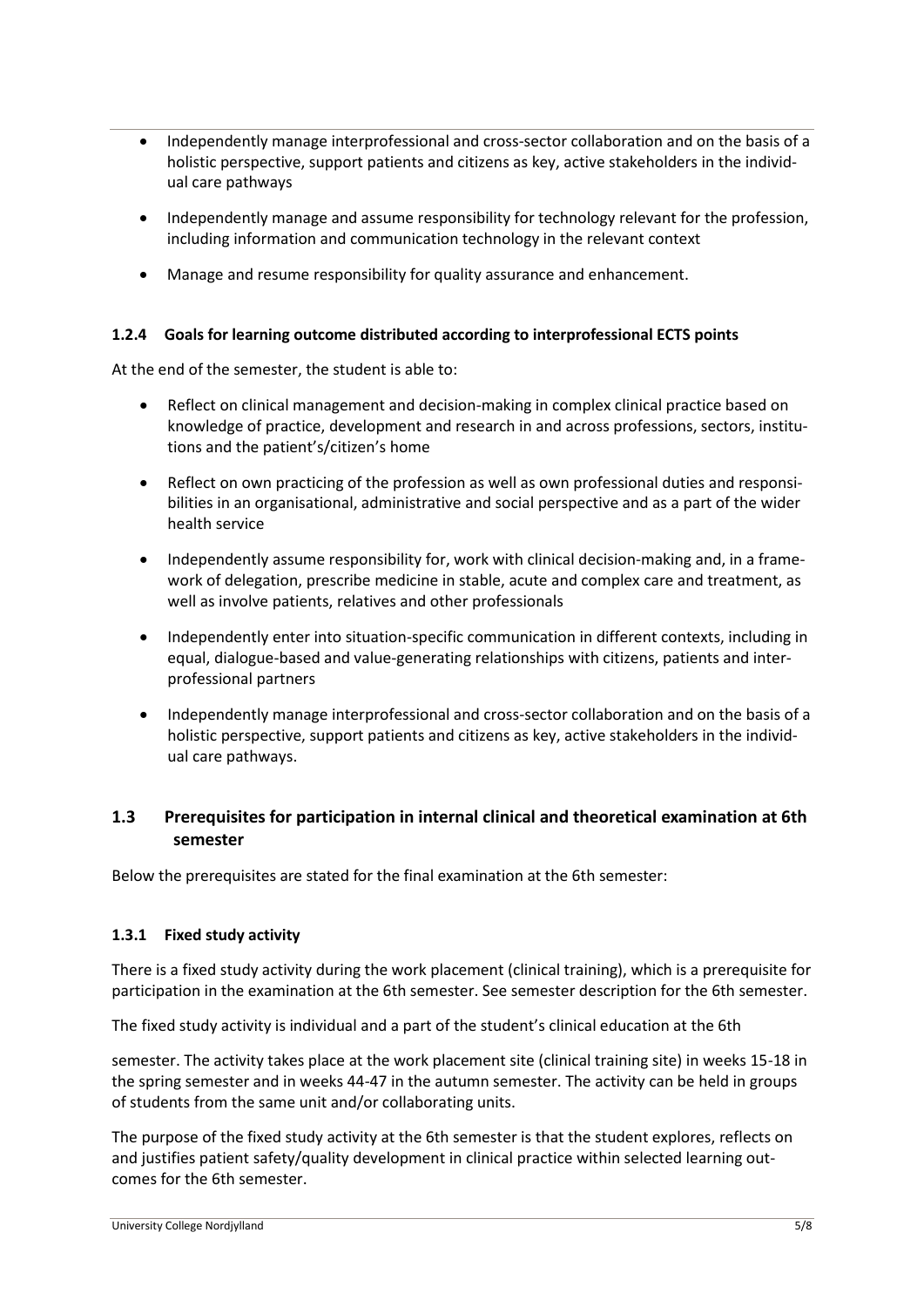The fixed study activity consists of three parts: 1) one day with data collection in clinical practice, 2) a study day and 3) discussion between the student, the clinical counsellor and the attached lecturer.

The discussion takes its starting point in the student's oral presentation.

The timing of the study activity will be published at the individual part of Praktikportalen for each student no later than two weeks before the semester starts. The study activity is set up at the student's activity plan at Praktikportalen and must be approved by a lecturer from the educational institution when the study activity has been completed.

#### <span id="page-5-0"></span>**1.3.2 Attendance**

It is a general expectation that students participate in the theoretical and clinical education.

Compulsory attendance in clinical education has an extent of 30 hours a week on average, which is documented by the clinical counsellor.

Attendance is a prerequisite for the student's participation in the final internal clinical and theoretical examination of the semester.

In case of the student being absent for more than 10% (eight days) during work placement (clinical training), the student and the clinical counsellor make a plan for how to make up for the non-attendance. If this is not possible before the examination, the student has used used one attempt to pass the examination. The non-attendance can be made up by suspending study days and/or weekends.

In case of more than 10% absence, documentation is needed.

The following are valid reasons for absence:

- Illness which can be documented by a sick note from the doctor paid by the student
- Public duty or student political work which can be documented.

The work placement site (clinical training site) contacts the clinical coordinator who in collaboration with the student counsellor makes an individual assessment of the non-attendance to make an alternative plan or arrange a new work placement (clinical training) period.

In case of non-attendance without valid documentation, the educational institution is notified. Nonattendance without a valid reason may lead to dismissal from the work placement site (clinical training site).

Rules of conduct for students at UCN apply during the work placement (clinical training).

#### <span id="page-5-1"></span>**1.3.3 Approval of literature in the individual study plan from the work placement (clinical training)**

Generally, the literature in the individual study plan must be research-based. Fiction can be included to a minor extent if relevant. The literature is expected to comprise no less than 45 pages per week during work placement (clinical training) – a total of 900 pages.

The clinical counsellor approves the student's literature in the individual study plan concerning relevance and extent.

Approval of the literature is a prerequisite for participating in the final examination of the semester.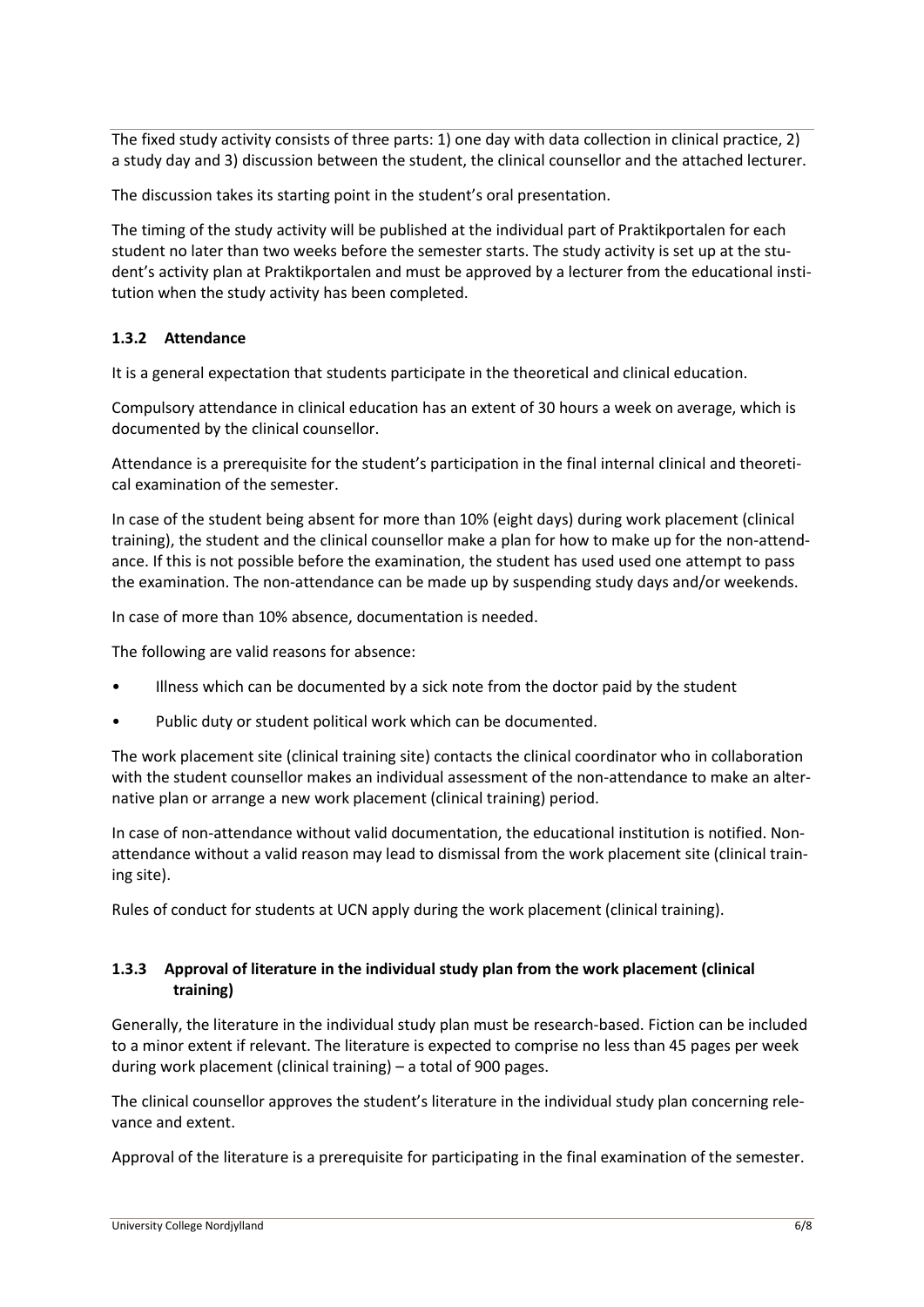#### <span id="page-6-0"></span>**1.3.4 Consequences if prerequisites are not met**

If one or more of the prerequisites are not met, the student cannot participate in the internal examination at the 6th semester. If one or more of the prerequisites are not met, the student has used one attempt to pass the examination.

## <span id="page-6-1"></span>**1.4 Organisation of the examination and ECTS points**

The 6th semester is finished by an internal clinical and theoretical, oral and individual examination in Danish (for international students in English) with the use of aids and is evaluated according to the 7 point grading scale.

The examination lasts two hours including evaluation. The examination takes place in the last two weeks or Thursday/Friday in the third last week of the semester. The day before the examination, the student and the clinical counsellor have a supervision session where the clinical counsellor and the student to the extent possible select the patient or patients the student will provide nursing to at the internal examination. If the selection of patients the day before is not possible, the selection will take place on the day of the examination.

The examination is based on learning outcomes for the 6th semester and the practical presentation. The practical and the oral presentation constitute the basis for evaluation.

The examination comprises 30 ECTS of which 10 ECTS are interprofessional.

#### <span id="page-6-2"></span>**1.4.1 Examination**

#### **The practical presentation**

The practical presentation lasts 60 minutes.

Before and during the examination there may be changes in the selection of patient/patients. It is the responsibility of the clinical counsellor that the selection will provide a basis for evaluation which will consider the learning outcomes of the semester.

The examiners will, to the extent posssible, follow the student. The student briefly accounts for the patient's/patients' situation(s) and the plan for nursing during the 60 minutes of the examination.

The student performs nursing in which independent elements equivalent to the goals for learning outcome of the semester will be included.

After this the student has 15 minutes to make own presentation. The examiners have then had the opportunity to coordinate questions for the oral examination.

#### **The oral presentation**

The oral presentation is an individual examination lasting 30 minutes, of which the student spends the first five minutes giving an individual presentation. In the presentation the student can eleborate on, critisize and/or give new perspectives on selected parts of the practical presentation. This is followed by 25 minutes of examination.

The examination takes the starting point in the oral presentation, the nursing the student has planned and provided in the practical part of the examination as well as the learning outcomes of